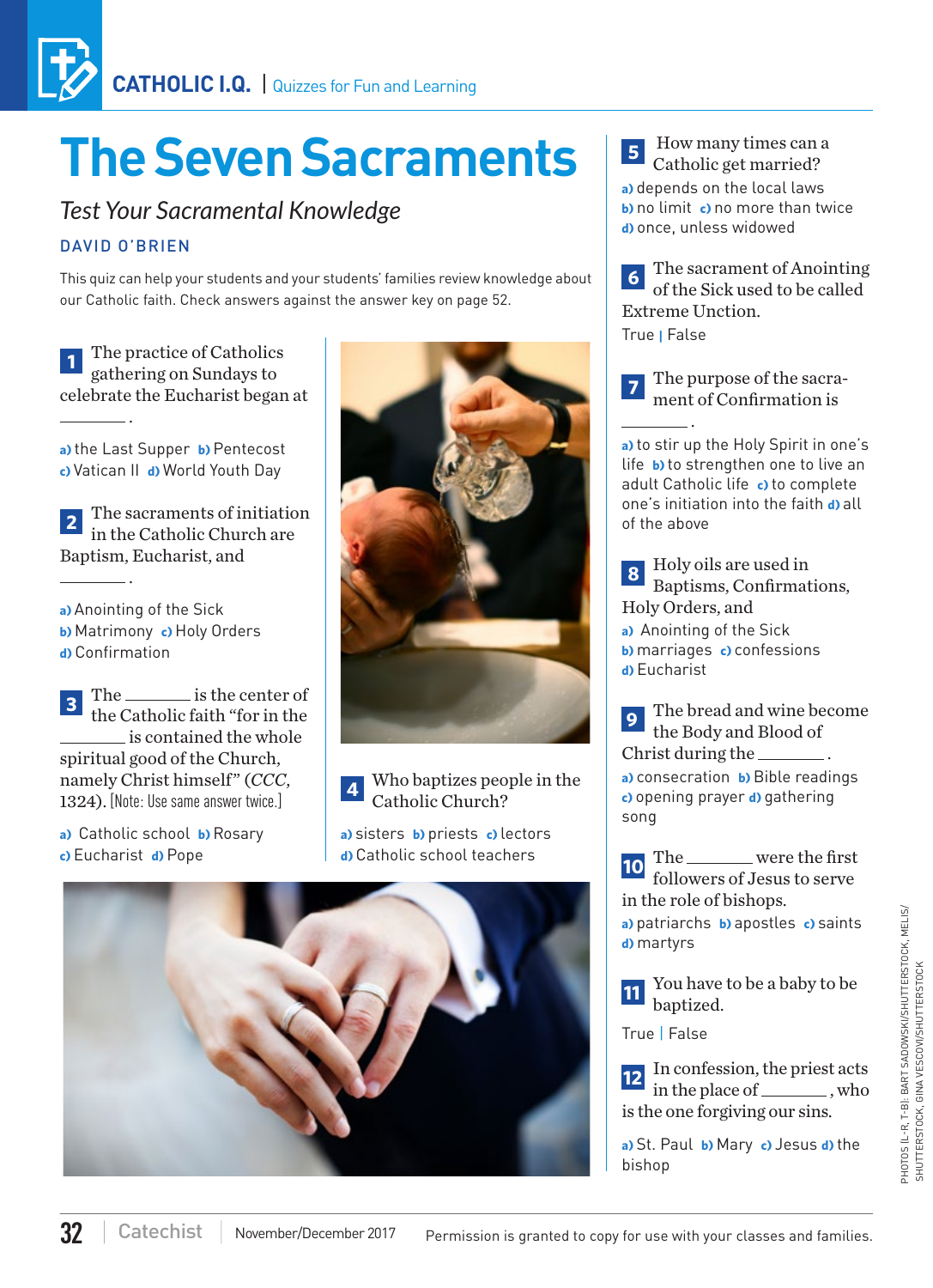#### **<sup>13</sup>** Catholics can receive the Anointing of the Sick

.

**a)** only at the point of death **b)** at Mass **c)** after eating at McDonald's **d)** if their health is at risk

**14.** If you commit \_\_\_\_\_\_\_\_ sin, you must go to confession before receiving Communion.

**a)** a venial **b)** an accidental **c)** an unintentional **d)** a mortal

**15** Confirmation is a "second" Baptism" because you get dunked in water again.

True **|** False



**<sup>1</sup>** Catholics bless themselves with when they enter a church for Sunday Mass. **a)** a rosary **b)** holy water **c)** a saint statue **d)** palms from Palm Sunday

**<sup>2</sup>** When Catholics receive Holy Communion at Mass, the priest holds the consecrated host in front of each person and says: " $\frac{\ }{\ }$ ".

**a)** the Body of Christ **b)** good morning **c)** go and sin no more **d)** the Lord be with you

**<sup>3</sup>** The first sacrament every Catholic receives is

 . **a)** Anointing of the Sick

- **b)** Penance and Reconciliation
- 
- **c)** Marriage **d)** Baptism



 $16 \text{ Our }$  vows are renewed at Mass every time we recite the Creed, which is our Profession of Faith.

**a)** baptismal **b)** marriage **c)** military **d)** loyalty

**<sup>17</sup>** How often are Catholics obliged to attend Mass?

**a)** once **b)** every Sunday and holy day of obligation **c)** until you get tired of it **d)** until you memorize all of the prayers

**18** The  $\frac{1}{\sqrt{2}}$  is the celebrant for the sacrament of Holy Orders.

**a)** bishop **b)** pastor **c)** seminarian **d)** parent of the new priest

**19** Catholicism celebrates two official daily liturgies: the liturgy of the Eucharist (Mass) and the liturgy of the \_\_\_\_\_\_\_\_.

**a)** saints **b)** orthodox **c)** hours **d)** unbaptized

**<sup>20</sup>** If you don't genuflect before sitting down before Mass, you have committed a venial sin.

True **|** False

This quiz can help your young students review knowledge about our Catholic faith.<br>Check answers against the answer key on page 52. Check answers against the answer key on page 52.

> **<sup>4</sup>** Missing Mass on Sunday without a good reason is a sin.

True | False

**<sup>5</sup>** To be forgiven of our sins before receiving our first Communion, Catholics receive the sacrament of  $\overline{\phantom{a}}$ **a)** Marriage **b)** Holy Orders **c)** Penance **d)** Confirmation

**<sup>6</sup>** Who was the first person to receive Jesus into her body? **a)** St. Clare **b)** Mother Teresa **c)** the Blessed Virgin Mary **d)** Eve

**<sup>7</sup>** Who was born on the first Christmas?

**a)** Jesus **b)** Santa **c)** Rudolph **d)** the Pope

.

**<sup>8</sup>** The magi who visited the baby Jesus brought him

**a)** valuable gifts **b)** diapers **c)** a Bible **d)** a camel

**9** is the season in the Church that Catholics use to prepare for Christmas.

**a)** Pentecost **b)** Halloween **c)** Lent **d)** Advent



**<sup>10</sup>** Jesus was born in a palace because he was a king.



**DAVID O'BRIEN,** MDiv, MA, is the faith formation director at St. Timothy parish in Florida. He teaches theology at St. Leo University and is the author of *There's a Beer in My Handbag: Unusual Thoughts about Everyday Faith*.